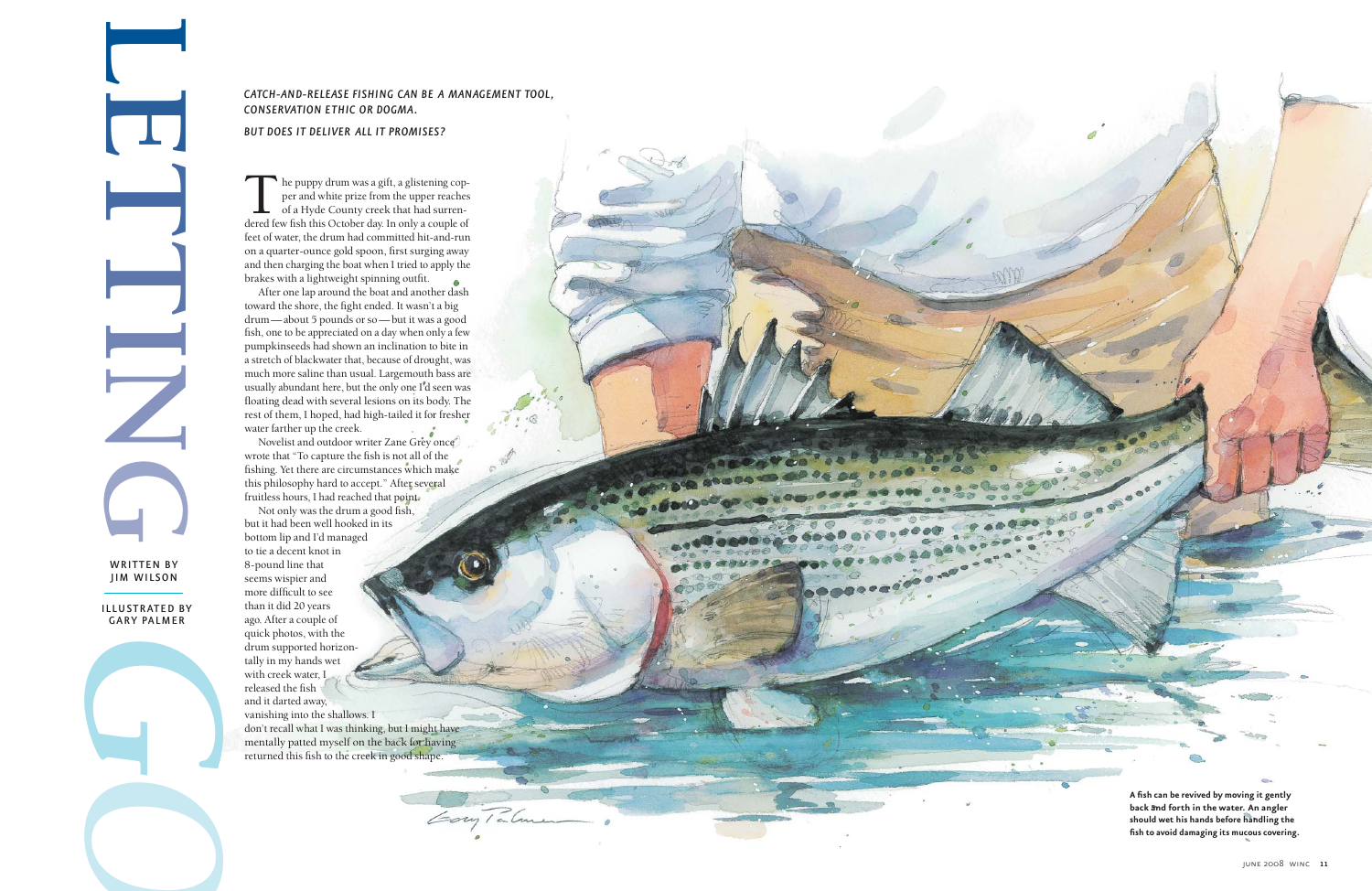**Catch-and-release had its regulatory beginnings in North Carolina on trout streams in 1954 in the Great Smoky Mountains.**

### LITTLE MORTALITY, LOTS OF SURVIVAL

BLIC WATERS

and a management tool for fisheries biologists, has evolved into a matter of conscience species is plentiful or removing some of them concept is fairly simple: Fisheries managers some undersized fish must be released and a Commission. "The net benefit is that several which includes all wild fish stocks in North

Although anglers may practice catch-and-"Anytime a length limit is implemented,

As it has spread, catch-and-release, which has long been a conservation ethic for anglers for some fishermen, who choose to kill no fish under any circumstances, even if the might benefit a particular piece of water. release for a variety of reasons, many fishermen release fish because doing so has become an inherent part of regulated fisheries. The trade a little mortality for a lot of survival. portion of them will die," said Kent Nelson, fisheries program manager for the Wildlife year classes of fish are protected from harvest, which is especially important if the fisheries are sustained by natural reproduction, Carolina. The degree to which that catchand-release mortality is acceptable depends

on the management goals for the fishery, how significant that mortality is on a population level, as well as sociological variables."

During the striped bass harvest season on the Roanoke River, for example, the fishery operates with a two-fish daily creel limit. Minimum length for a keeper is 18 inches, and fish between 22 and 27 inches may not be possessed. The slot protects 5-to-8-yearold females, which typically will be of that length. Only one fish exceeding 27 inches may be included in the daily limit.

My fondness for catch-and-release probably originated more from laziness than logic. If you don't kill a fish, you don't have to clean it. That seems the most clear-cut difference between hunting with a rod and reel and hunting with a gun. However, fishing with the intent of releasing every fish does change the role of fisherman as predator into fisherman as practitioner of a skill.

> Hatchery-supported fisheries, such as stocked mountain trout and reservoir striped bass and hybrid bass, work a little differently. "Greater levels of harvest and mortality are tolerable there because these stocks do not depend on natural reproduction," Nelson said. "Regulations on these fisheries are more for distributing harvest among anglers, and in the case of reservoir striped bass fisheries, to allow some to survive to provide angling for larger, trophy fish. In all cases it is desirable to minimize the loss of released fish, so we have developed regulations and guidelines to help minimize mortality."

I might have been a bit hasty, for as anglers we never truly know whether a fish we release lives or dies. Odds are that fish was fine. It was exposed to air for less than a minute, and I put it back in the water to remove the hook. Why the pictures? When you're fishing with a professional photographer and he wants to record your catch, it's a no-brainer.

I rarely keep fish anymore. That's not a philosophical decision born of some politically correct-or corrected-view that fish should never be killed. If an angler wants to keep fish, let him keep them — as long as they are a legal catch and he intends to use them. (Killing fish such as tarpon and false albacore, which have minimal or no table value, does seem pointless.)

> Catch-and-release came to North Carolina 54 years ago on Bradley Fork and the West Prong of the Little Pigeon River in the Great Smoky Mountains National Park. At the time, the concept was dubbed Fishingfor-Fun by fisheries biologist Albert Hazzard. After seven years of no-kill restrictions on those two streams, the U.S. Fish and Wildlife Service found that wild trout populations had increased threefold and the average angler catch was a little more than four fish per hour. Within a few years, federal and state agencies

employed the Hazzard Plan —Fishing-for-Fun — on streams in other states.

Still, I'd much rather catch fish than eat them. (I've not eaten a game animal that I don't like. I've never tried possum, but I'm assuming the flavor would be the four-legged equivalent of bowfin.)

### ORIGINS OF AN IDEA

The freshwater catch-and-release philosophy has spread to anglers who pursue just about any species of fish, whether red drum, blue catfish, striped bass or blue marlin. North Carolina's burgeoning recreational red drum fishery, in which an angler can keep only one slot-limit drum between 18 inches and 27 inches in length per day, is primarily catchand-release. In 2006 fishermen harvested 52,383 red drum and released 463,565. Not since 1990 have more red drum been harvested than released. (The N.C. Division of Marine Fisheries figures 10-percent mortality for released red drum, which would add about another 46,000 fish to the total removals.)

That aside, catch-and-release is a sensible, practical approach to having more fish available to catch. It emphasizes the recreational rather than the consumptive value of fish. Those notions were at the heart of the origins of catch-and-release. In the 1870s, anglers on the Penobscot River in Maine, faced with a declining population of Atlantic salmon, were encouraged to catch and then release

fish. Going back even further, catch-andrelease has been practiced in England for some species for a couple of hundred years or more.

Early in the 20th century, Grey, who helped popularize big-game fishing and posed with quite a few very large, very dead marlin, tunas, sharks and tarpons, encouraged anglers to rethink, as he had, their attitudes toward fish and fishing. "I have gone through the game, over to the fair side," Grey wrote in "Tales of Fishes" in 1919. "[I]f we are to develop as anglers who believe in conservation and sportsmanship, we must consider the fish." Grey also asks, "Who fishes just to kill?" The idea of conserving fish was stated succinctly by another well known American angler, Lee Wulff, who in 1939 wrote: "Game fish are too valuable to be caught only once."

Where and when catch-and-release had its regulatory beginnings are difficult to ascer tain. Some sources claim that in 1934 a section of Pennsylvania's Spring Creek was the first catch-and-release stream in the United States. But most sources credit Michigan in 1952 with the first application of catch-andrelease regulations. Anglers on certain trout streams fished under a no-kill restriction and were limited to flies and artificial lures.

Although catch-and-release regulations began in the United States with trout, it was largemouth bass that hooked great numbers of anglers on the idea of not killing fish. Ray Scott's Bass Anglers Sportsman Society (BASS), founded in 1968, held its first catchand-release tournament on Florida's Lake Kissimmee in 1972. Spurred in part by the organization's Don't Kill Your Catch program, bass anglers nation wide began emulating the fishing pros and took to releasing their own weekend catches. Today, few serious bass fishermen actually keep fish. BASS estimates that about 90 percent of its approximately 500,000 members are catch-and-release anglers.

The strength of the catch-and-release ethic among largemouth bass anglers is borne out in creel surveys conducted by the N.C. Wildlife Resources Commission. From July 1, 2005, to June 30, 2006, fishermen on the Roanoke River caught approximately 65,300 largemouths and released 98.2 percent of them. During the previous year, Tar-Pamlico anglers released 99 percent of the approximately 22,400 bass they caught.

# *Catch-and-release*

*is a sensible, practical approach to having more fish available to catch. It emphasizes the recreational rather than the consumptive value of fish.*

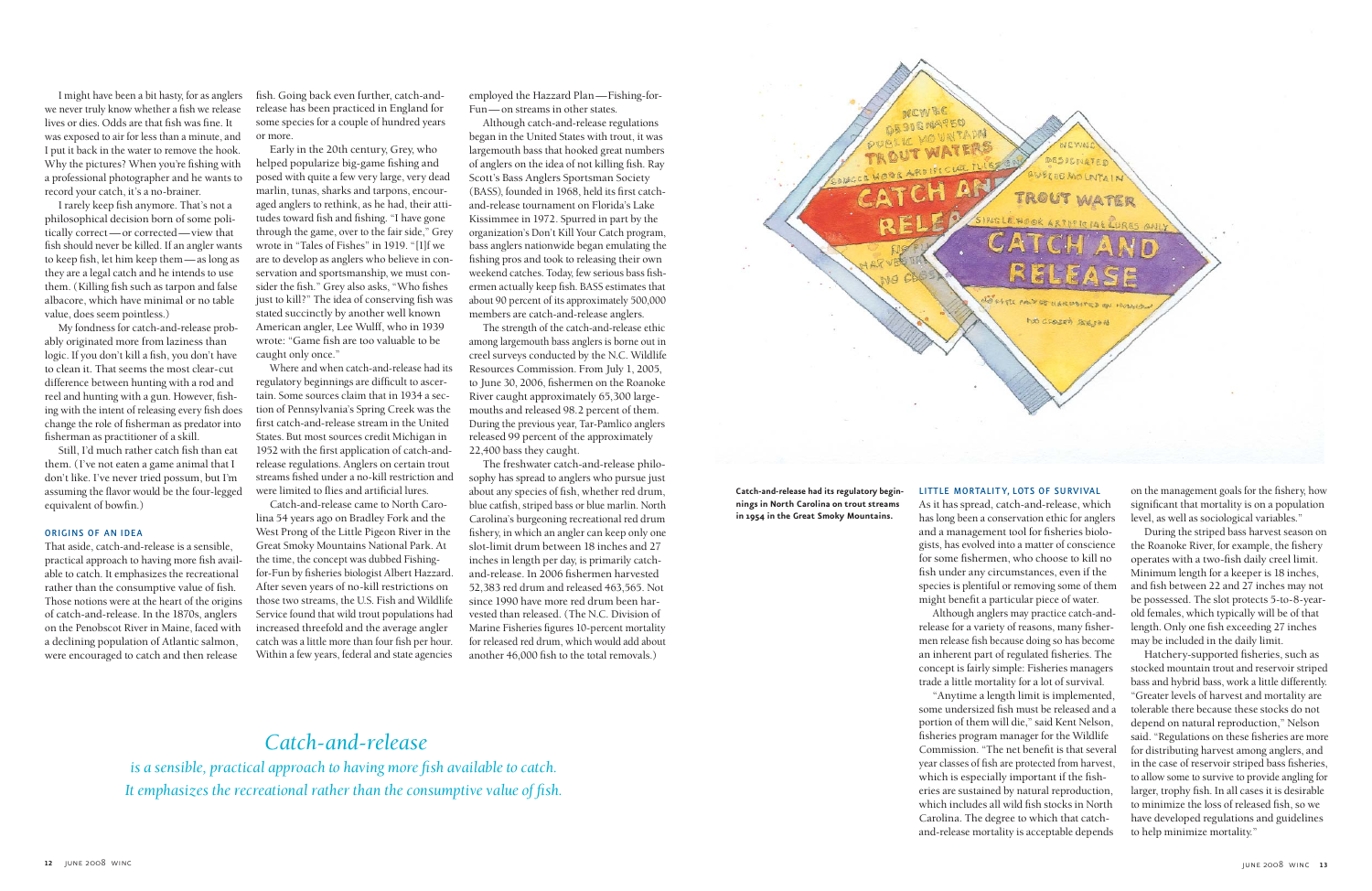June 30, 2006. The Wildlife Commission figures a release mortality of 6.4 percent, based on work done by Nelson with Roanoke River striped bass.

#### PROBLEMS WITH STRIPERS

Striped bass are especially vulnerable to stress from handling, particularly when water temperatures are warm. The warmer the water, the less dissolved oxygen it contains. The more a fish struggles against capture, the more it needs oxygen to recover. Too, when a fish such as a striped bass is out of water, it cannot breathe. The gill filaments (lamellae) collapse and stick together; carbon dioxide in the blood rises; oxygen decreases. A fish might appear to be in good shape, but die after release.

Nelson said the striped bass' difficulty with stress in warm water probably is related to the basic evolution of the fish, an anadromous species that spends much of its life in salt water. "Striped bass are a coolwater species; that's what they are adapted to," he said. "They're not really a warmwater fish. They get stressed when the water is warm, compared to catfish and largemouth bass, which are geared toward warm water. In warm water, they have an inherent high mortality rate.

"What moderates the mortality in such places as the Albemarle Sound is the higher salinity of that water. In our reservoirs, at equal temperatures we'd see higher mortalities with striped bass."

Other anadromous species in North Carolina, such as American shad, hickory shad, alewives and blueback herring, are also very susceptible to stress mortality. Nelson suspects the root of the problem may be the modifications the fish must make in their bodies to compensate for moving between

fresh water and salt water. (See Nature's Ways, Oct. 2007.)

ined in these studies, Wilde found that mortality increased significantly when water temperatures rose above 61 degrees, climbing to 67 percent for fish caught with natural bait and 57 percent for fish caught with artificials at 88 degrees.

Numerous studies have shown that bait type and water temperature are the two primary factors in release mortality among striped bass, with water temperature probably being the more important. Bait type artificial lures or natural baits — is related to hooking location. Fish tend to be hooked in the esophagus or gut more frequently with natural bait than with artificial lures. Those deep-hooking locations can produce injuries that cause death. Mortality with both types of baits increases when water temperature rises above 70 degrees.

In a 1995 study of Roanoke River striped bass, Nelson found an overall mortality rate of 6.4 percent for released fish that were caught with either artificial lures or natural baits. At the coolest water temperatures during the study (61 degrees), Nelson observed no mortality among stripers caught on artificial lures or natural bait, or the experimental "control" fish collected by electrofishing. When the water temperature rose to 74.3 degrees, mortality climbed to 13.3 percent for fish landed on artificials and for the control fish and 26.7 percent for those caught on natural bait. Most mortality (73 percent) occurred within the first 24 hours of capture. The mortality odds increased nearly 30 percent for fish hooked in the esophagus, pharynx or gills compared to those hooked in the mouth or jaw. Among those fish caught on artificials, 96.2 percent were hooked in the mouth or jaw. Those caught on natural bait were hooked in the mouth or jaw 83

percent of the time.

A later survey by biologist Gene Wilde examined the results of several major striped bass catch-and-release studies across the country. Of 1,275 freshwater stripers exam -

On the Atlantic coast, from the northeastern United States to Cape Hatteras, stripers are a premier sport fish, attracting millions of saltwater anglers each year. Along the entire coast, anglers in 2006 landed almost 29 million striped bass and released alive about 91 percent of them, or 26 million. The Atlantic States Marine Fisheries Commission figures

The increased mortality at higher water temperatures is why at such popular reser voirs as Kerr Lake and Lake Norman, the minimum size limit for striped bass (26 inches at Kerr, 16 at Norman) is eliminated from June 1 to Sept. 30, and in Kerr the daily creel is increased from two fish to four. The commission encourages anglers to fish for other species after landing four striped bass during those hot months.

The depth of some bodies of water — and Kerr Lake is an example — adds to catch-andrelease considerations. In the main channels of that lake, the water may be as much as 100 feet deep or more. Fish caught and landed from depths of more than about 16 feet may suffer depressurization problems, including overinflation of the swim bladder and inter nal or external hemorrhaging. Species such as striped bass, largemouth bass, walleye and many panfish are more susceptible to these issues than are trout, chain pickerel or muskellunge, which can make pressure adjustments more quickly.

Although it is possible for an angler to deflate the swim bladder of a deep-caught fish with a needle, the Wildlife Commission does not recommend doing so. In the process, called fizzing or venting, it is too easy to puncture another organ, and even if the procedure is performed successfully, infection can set in at the puncture site. Because a boat bobbing on water is not a stable platform for working with a hypodermic needle or other sharp instrument, an angler also could easily injure himself.

# *"Game fish are too valuable to be caught only once." –Lee Wulff, 1939*

**Lures with single hooks, as opposed to those with treble hooks, generally reduce handling time of landed fish. The less time a fish spends out of water, the quicker its recovery.**



The benefits of survival for wild fish are several. Fish continue to spawn, they prey on other fish, they become prey themselves and perhaps are caught again by anglers. Although most fish do survive release, there are situations when a significant percentage will not. In addition, there are sublethal or delayed effects, the scope of which biologists are still trying to determine.

The factors that lead to mortality of released fish are many and include water temperature, time played, time out of the water, handling, whether natural or artificial bait was used, water depth at hooking and hooking location. Those factors appear to be more critical to some species than to others. How ever, fishermen can minimize the adverse effects of many of these variables.

Probably no species has been examined more often in catch-and-release studies than striped bass, a fish whose population was depleted in the 1980s but was declared restored in 1997. It is a fish available to North Carolina anglers in a variety of waters, and it is governed by an assortment of regulations that often make catch-and-release mandatory. Our striped bass fishery, whether in the ocean, rivers or impoundments, also involves a large voluntary catch-and-release component. These factors make *Morone saxatilis* an excellent example of issues involving the release of fish.

an annual release mortality rate of 8 percent for striped bass. For the East Coast, that additional mortality represents about another 2.1 million fish, close to the harvested number of 2.8 million. Yet, catch-and-release means that about 24 million striped bass were returned to the Atlantic.

In the popular Roanoke River striped bass fishery, open to harvest in March and April each year with a total allowable catch of 137,500 pounds, fishermen caught about 92,360 striped bass and released about 67,005 (72.5 percent) from July 1, 2005, to